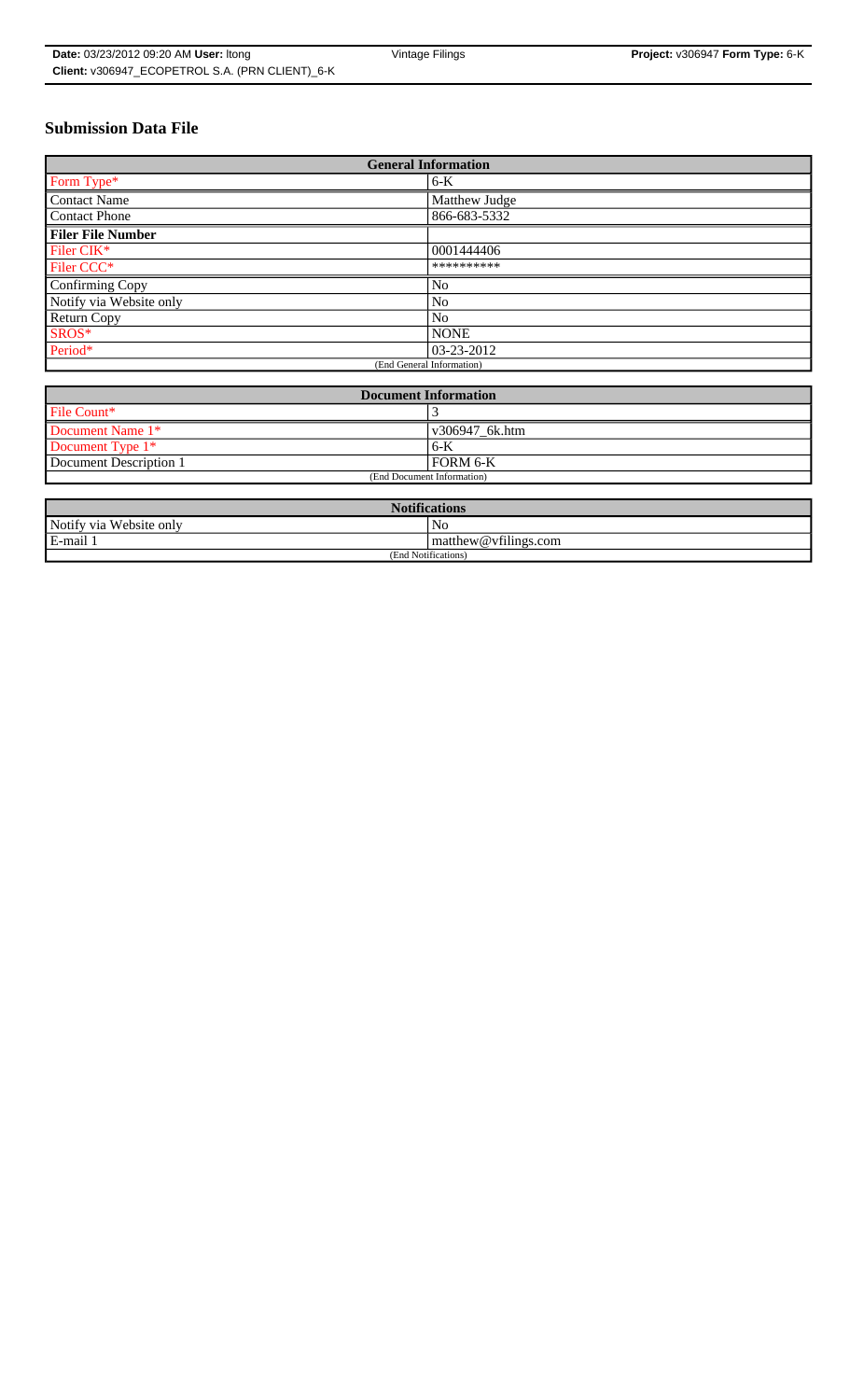#### **SECURITIES AND EXCHANGE COMMISSION Washington, D.C. 20549**  $\overline{a}$

### **FORM 6-K REPORT OF FOREIGN PRIVATE ISSUER PURSUANT TO RULE 13a-16 OR 15d-16 OF THE SECURITIES EXCHANGE ACT OF 1934**

March 2012

Commission File Number: 333-153452

 $\overline{a}$ 

 $\overline{a}$ 

 $\overline{a}$ 

**ECOPETROL S.A.**

*(Exact name of registrant as specified in its Charter)*

Carrera 7 No. 37 – 69

BOGOTA – COLOMBIA *(Address of registrant's principal executive offices)*  $\overline{a}$ 

Indicate by check mark whether the registrant files or will file annual reports under cover Form 20-F or Form 40-F.

Form 20-F  $\boxtimes$  Form 40-F  $\Box$ 

Indicate by check mark if the registrant is submitting the Form 6-K in paper as permitted by Regulation S-T Rule 101(b)(1):

 $Yes$   $\square$  No  $X$ 

Indicate by check mark if the registrant is submitting the Form 6-K in paper as permitted by Regulation S-T Rule 101(b)(7):

 $Yes$   $\square$  No  $X$ 

Indicate by check mark whether by furnishing the information contained in this Form, the registrant is also thereby furnishing the information to the Commission pursuant to Rule 12g3-2(b) under the Securities Exchange Act of 1934.

 $Yes$   $\square$  No  $X$ 

If "Yes" is marked, indicate below the file number assigned to the registrant in connection with Rule  $12g3-2(b)$ : 82- $N/A$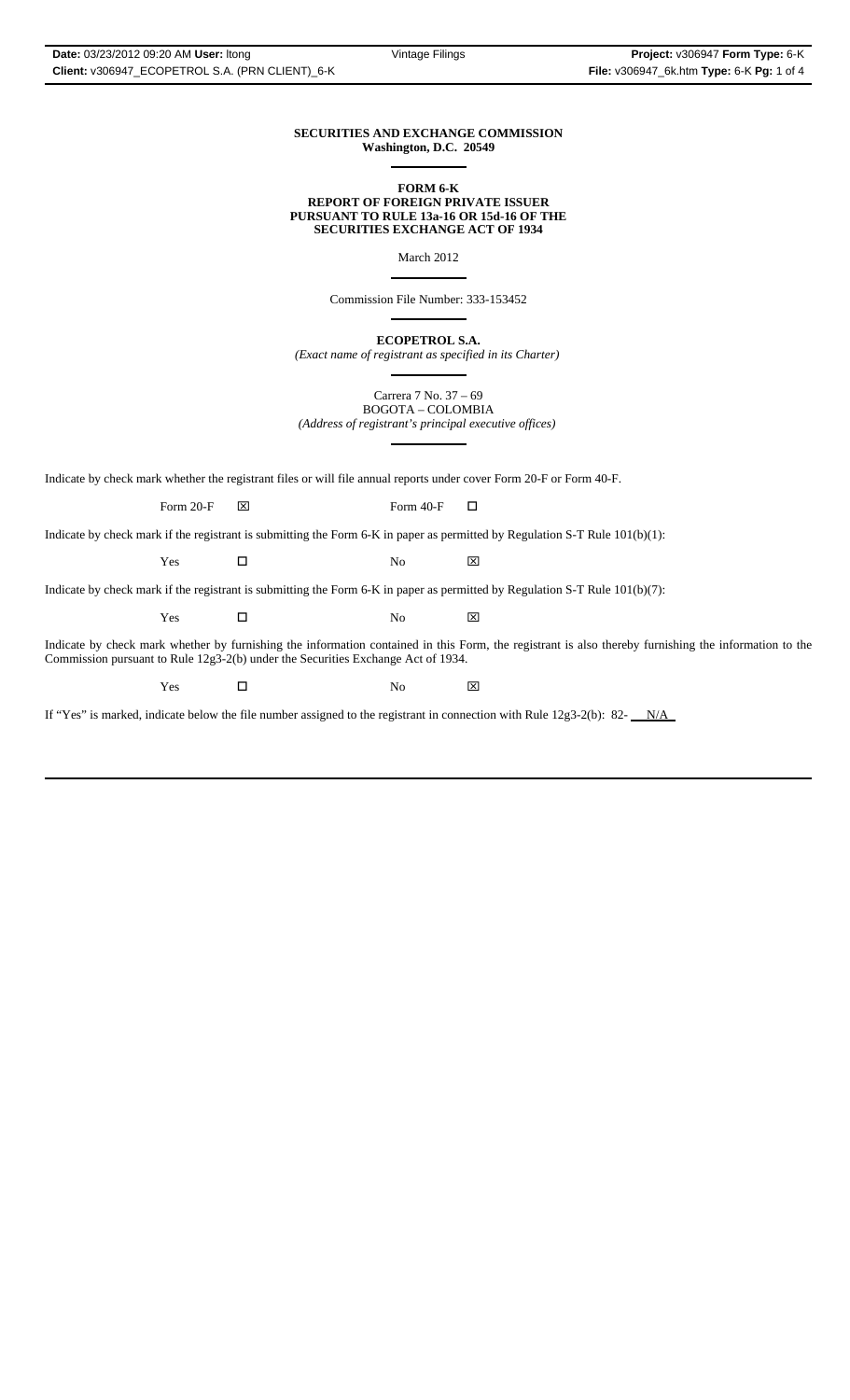

### **Decisions of the General Shareholder Meeting of Ecopetrol S.A.**

#### **Dividend approved by the 2012 Meeting of Shareholders**

Ecopetrol S.A. (BVC: ECOPETROL; NYSE: EC; TSX: ECP) reports that the Meeting of Shareholders held March 22, 2012 in Bogota, approved payment of an ordinary dividend of two hundred sixty three Colombian pesos (COL\$263) per share and an extraordinary dividend of thirty seven Colombian pesos (COL\$37) per share, for a total dividend of three hundred Colombian pesos (COL\$300) per share.

In response to the request of the minority shareholders and with the approval of the Ministry of the Treasury and Public Credit (representing the Nation as majority shareholder), and considering that the 2012 cash flow makes it financially viable, the Meeting for the first and only time approved a lump sum payment of the total dividend to minority shareholders beginning April 25.

The ordinary dividend payable to the Nation will be paid in three installments on April 25 and July 27, 2012, with the last payment between November 15, 2012 and January 15, 2013, according to the Company cash flow. The extraordinary dividend will be paid to the Nation in the twelve months following the date of the Meeting of Shareholders.

Pursuant to the latest amendment of the current Colombian regulation, the dividend will be paid to shareholders who are registered as holders of shares as of five trading days before the date of the respective payment.

#### **Bogota, Colombia – March 23, 2012**

------------------------------------------

*Ecopetrol is Colombia's largest integrated oil & gas company, where it accounts for 60% of total production. It is one of the top 50 oil companies in the world and the fourth largest oil company in Latin America. The Company is also involved in exploration and production activities in Brazil, Peru and the United States Gulf Coast, and owns the main refineries in Colombia, most of the network of oil and multiple purpose pipelines in the country, petrochemical plants, and is entering into the biofuels business.*

*This release contains forward-looking statements relating to the prospects of the business, estimates for operating and financial results, and those related to growth prospects of Ecopetrol. These are merely projections and, as such, are based exclusively on the expectations of management concerning the future of the business and its continued access to capital to fund the Company's business plan. Such forward-looking statements depend, substantially, on changes in market conditions, government regulations, competitive pressures, the performance of the Colombian economy and the industry, among other factors; therefore, they are subject to change without prior notice.*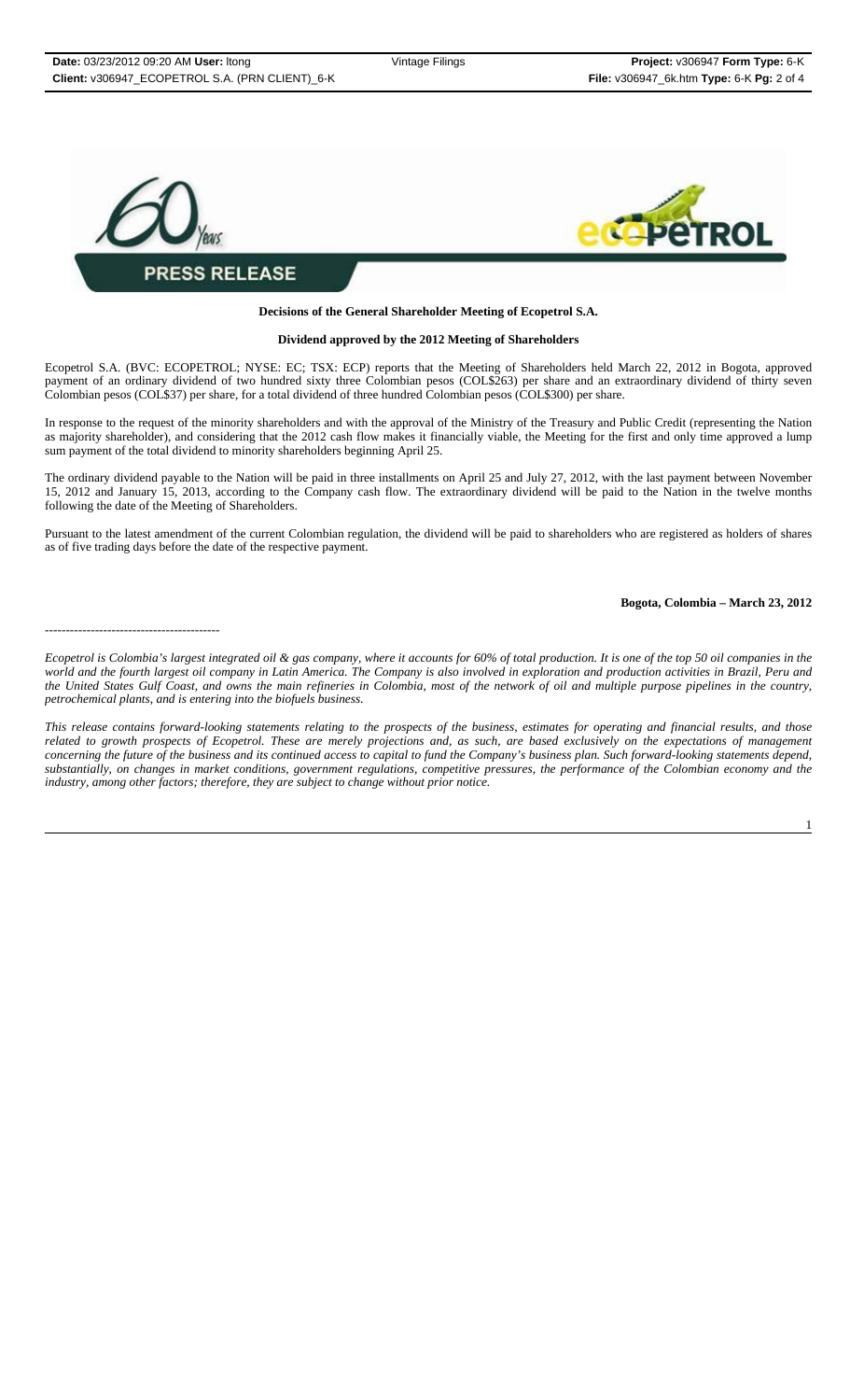



## **Contact us for any additional information:**

**Investor Relations Alejandro Giraldo** Phone: +571-234-5190 Email: investors@ecopetrol.com.co

**Media Relations (Colombia) Mauricio Téllez** Phone: + 571-2345377 Fax: +571-2344480 Email: mtellez@ecopetrol.com.co

Website: www.ecopetrol.com.co